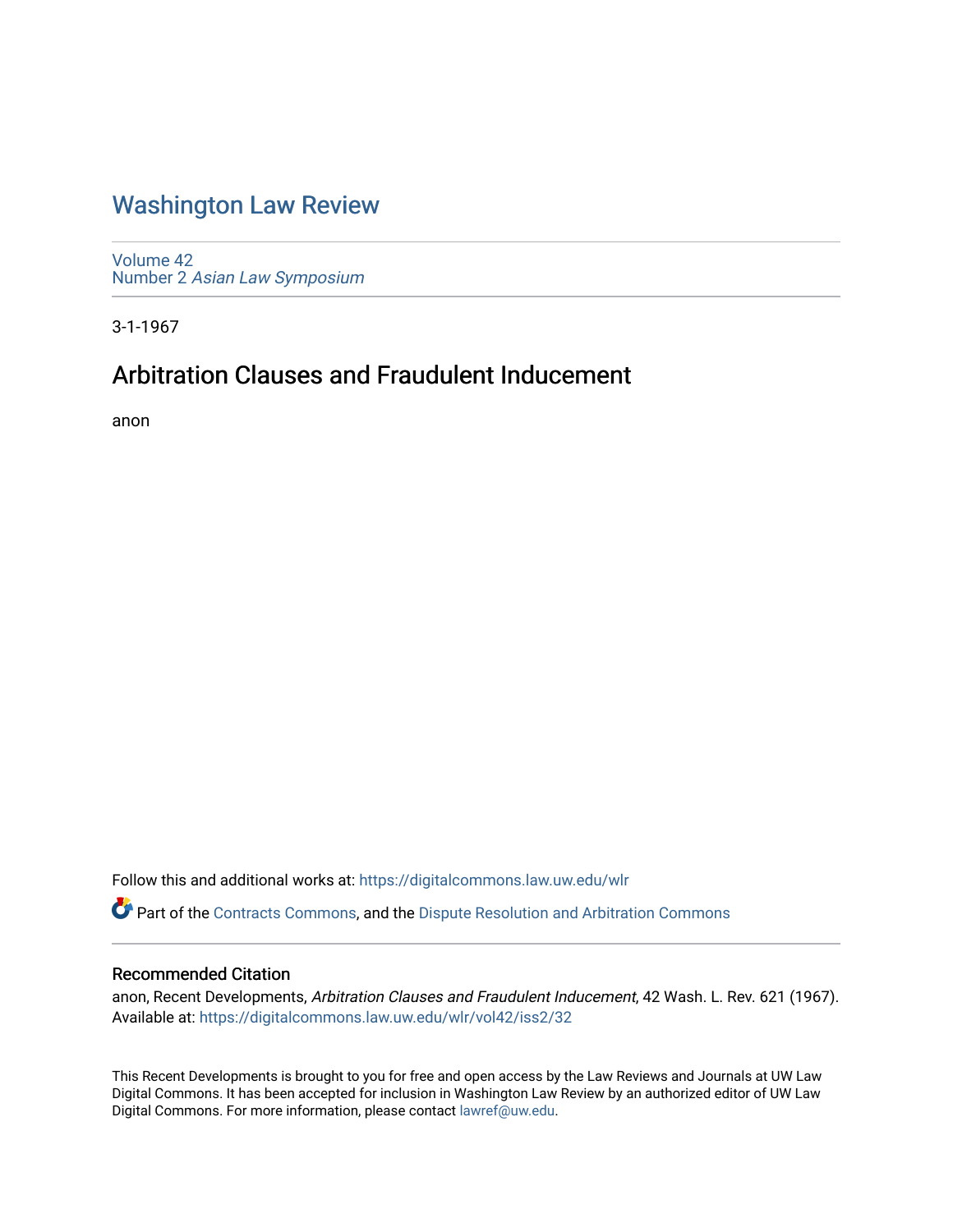## **RECENT DEVELOPMENTS**

#### ARBITRATION **CLAUSES AND FRAUDULENT INDUCEMENT**

Plaintiff and defendant entered into a contract containing a provision that "any controversy or claim arising out of or relating to this Agreement... shall be settled by arbitration." A dispute arose and defendant demanded arbitration. Plaintiff brought an action in federal district court to rescind the contract on the ground of fraudulent inducement, moving to stay arbitration. Defendant cross-moved to stay trial pending arbitration. The district court granted defendant's motion and denied plaintiff's. The Second Circuit Court of Appeals affirmed. *Held:* Unless there is an allegation that the arbitration provision itself was fraudulently induced, an issue of fraudulent inducement of a contract containing an arbitration provision must be arbitrated even if the relief sought is rescission. *Prima Paint Corp. v. Flood & Conklin Mfg. Co.,* 360 F.2d **315** (2d Cir.), *cert. granted,* 87 Sup. Ct. 202 **(1966).**

New York, in 1920, and Congress, in 1925, passed statutes<sup>1</sup> which abrogated the common law rule that executory arbitration agreements were not specifically enforceable.<sup>2</sup> Under those statutes, which have been the pattern for similar legislation in other jurisdictions,<sup>3</sup> written

**L9** U.S.C. §§ 1-14 (1965); N.Y. Civ. PaRC. LAW §§7501-14 (McKinney 1963). 'Standard Magnesium Corp. v. Fuchs, 251 **F2d** 455, 457 (10th Cir. 1957); RESTATEMENT, CONTRACTS § 550 and comment (1932).<br><sup>8</sup> E.g., WASH. REV. CODE § 7.04.010-220 (1956), which provides that agreements to

submit existing controversies to arbitration and provisions in written agreements<br>providing for arbitration of future disputes arising out of or in relation to the<br>agreement are "valid, enforceable and irrevocable save upo (1956). If any party to a written arbitration agreement institutes any legal or equitable action which involves an issue referable to arbitration under the terms of the agreement, any other party to the arbitration agreement may move for a stay of<br>the action pending arbitration. WASH. REV. CODE § 7.04.030 (1956). Upon a motion<br>to compel arbitration, a court may order a party to comply and if there is no "substantial issue . . . as to the existence or validity" of the arbitration agreement. If there is a substantial issue as to the existence or validity of the arbitration agreement or as to a failure to comply with such an agreement, a trial will be held as to those issues, and either party may demand a jury. Questions of existence or validity of an arbitration agreement or failure to comply therewith can be raised only **by** (1) pleading evidentiary facts raising the issues and (2)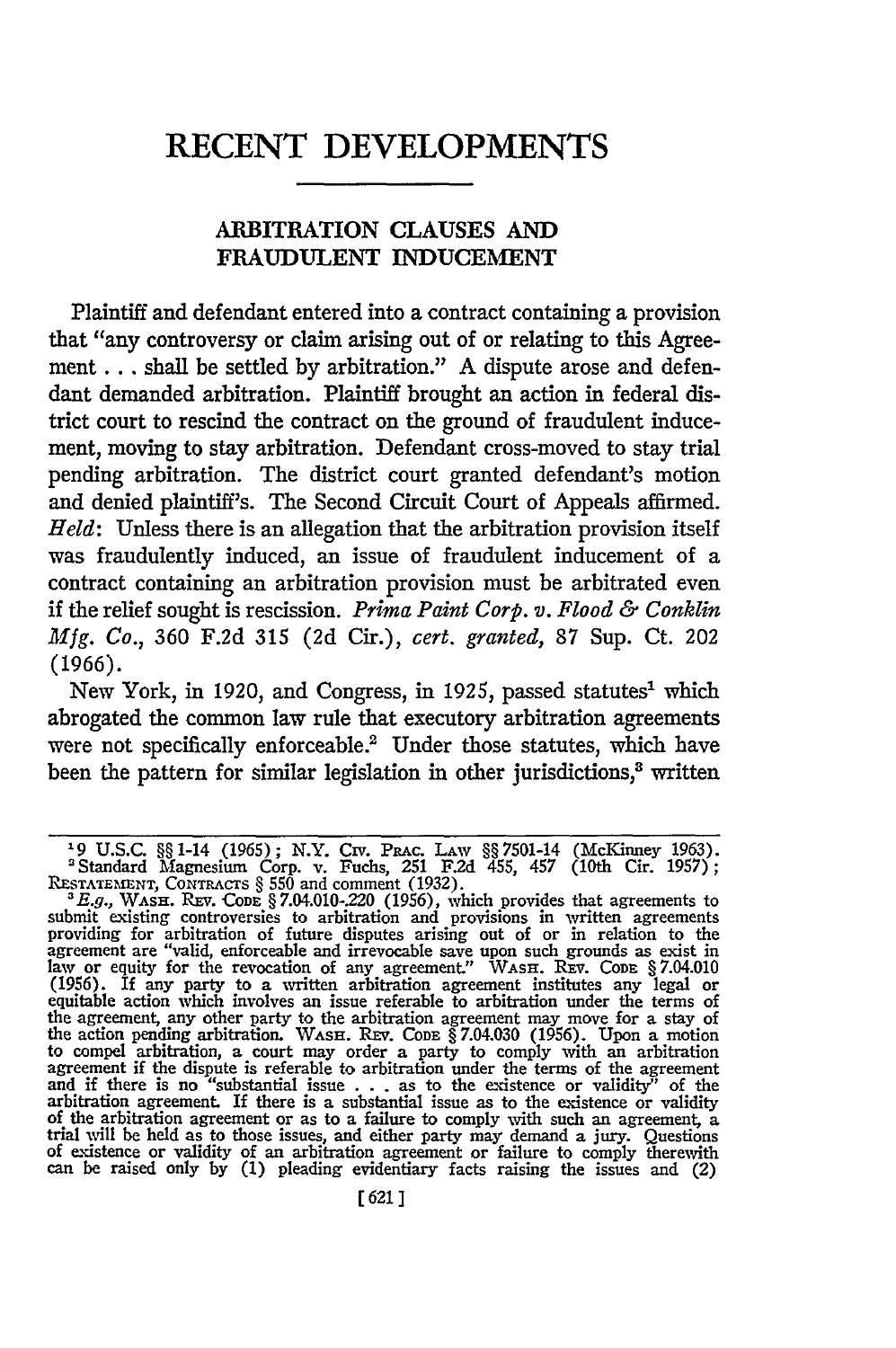arbitration provisions are enforceable' and judicial proceedings may be stayed pending arbitration.<sup>5</sup> Before a court may compel arbitration, however, it must find that the parties did agree to arbitrate and that the dispute is within the terms of the agreement.<sup>6</sup> One of the more troublesome questions arising under these statutes is whether specific enforcement of an arbitration provision shall be granted if rescission of a contract containing an arbitration clause is sought on the ground of fraudulent inducement.7 It can be argued that in such a case the allegation of fraud raises the non-arbitrable issue of whether there exists an enforceable agreement to arbitrate.

In the principal case, plaintiff contended that the arbitration provision was a part of the contract to be rescinded, and, therefore, the existence of the provision was in issue. The court determined that under federal law an arbitration provision is separable from the "principal contract" containing it, and an allegation of fraudulent inducement of the principal contract does not reach the arbitration provision, citing *Robert Lawrence Co. v. Devonshire Fabrics, Inc.*<sup>8</sup> The second

moving to stay arbitration or contesting a motion to compel arbitration. WASH.<br>REV. CoDE § 7.04.040 (1956).<br>Other sections of the Washington statute deal with representation by counsel at

arbitration hearings, provisions for compelling witness attendance at arbitration hearings, confirmation of an arbitration award, and vacation, modification, or correc- tion of an award and the grounds therefor.

tion of an award and the grounds therefor.<br>
<sup>49</sup> U.S.C. § 2 (1965); N.Y. Crv. Prac. Law § 7501 (McKinney 1963). The federal statute provides:

A written provision in . . . a contract evidencing a transaction involving com-<br>merce to settle by arbitration a controversy thereafter arising out of such contract ... shall be valid, irrevocable, and enforceable save upon such grounds as<br>exist at law or in equity for the revocation of any contract.<br>This language, with the exception of the commerce qualification, was copied

ch. *275,* § 2. The New York statute was amended and renumbered in **1963** and now provides that

"a written agreement to submit any controversy thereafter arising **...** to arbitration is enforceable .... " The reviser's notes indicate that the words "valid, irrevocable" and the saving clause were regarded as unnecessary. Thus the change in language was not intended to alter the statutory effect.

Compare **WASH.** REv. **CODE** § 7.04.010 **(1956),** *supra* note **3. '9 U.S.C. §3** (1965); N.Y. Civ. PRAc. **LAW** §7503(a) (McKinney **1963).** See also **WASH.** REv. **CODE** § 7.04.030 **(1956). 69 U.S.C.** § 4 **(1965);** N.Y. Civ. PaAc. LAW § **7503(a)** (McKinney **1963).** The

federal statute provides that:

[U]pon being satisfied that the *naking of the agreement for arbitration* or the failure to comply therewith is not in issue, the court shall make an order directing the parties to proceed to arbitration in accordance with the terms of the agreement. [Emphasis added.]

Compare WASH. REV. CODE § 7.04.040 (1956) which requires that there be "no<br>*substantial* issue ... as to the *existence or validity* of the agreement to arbitrate...." (Emphasis added.)

<sup>7</sup> See generally Annot., 91 A.L.R.2d 936 (1963).<br><sup>8</sup> 271 F.2d 402 (2d Cir. 1959), cert. granted, 362 U.S. 909 (1960), dismissed per<br>stipulation of parties, 364 U.S. 801 (1960) [hereinafter cited as Robert Lawrence].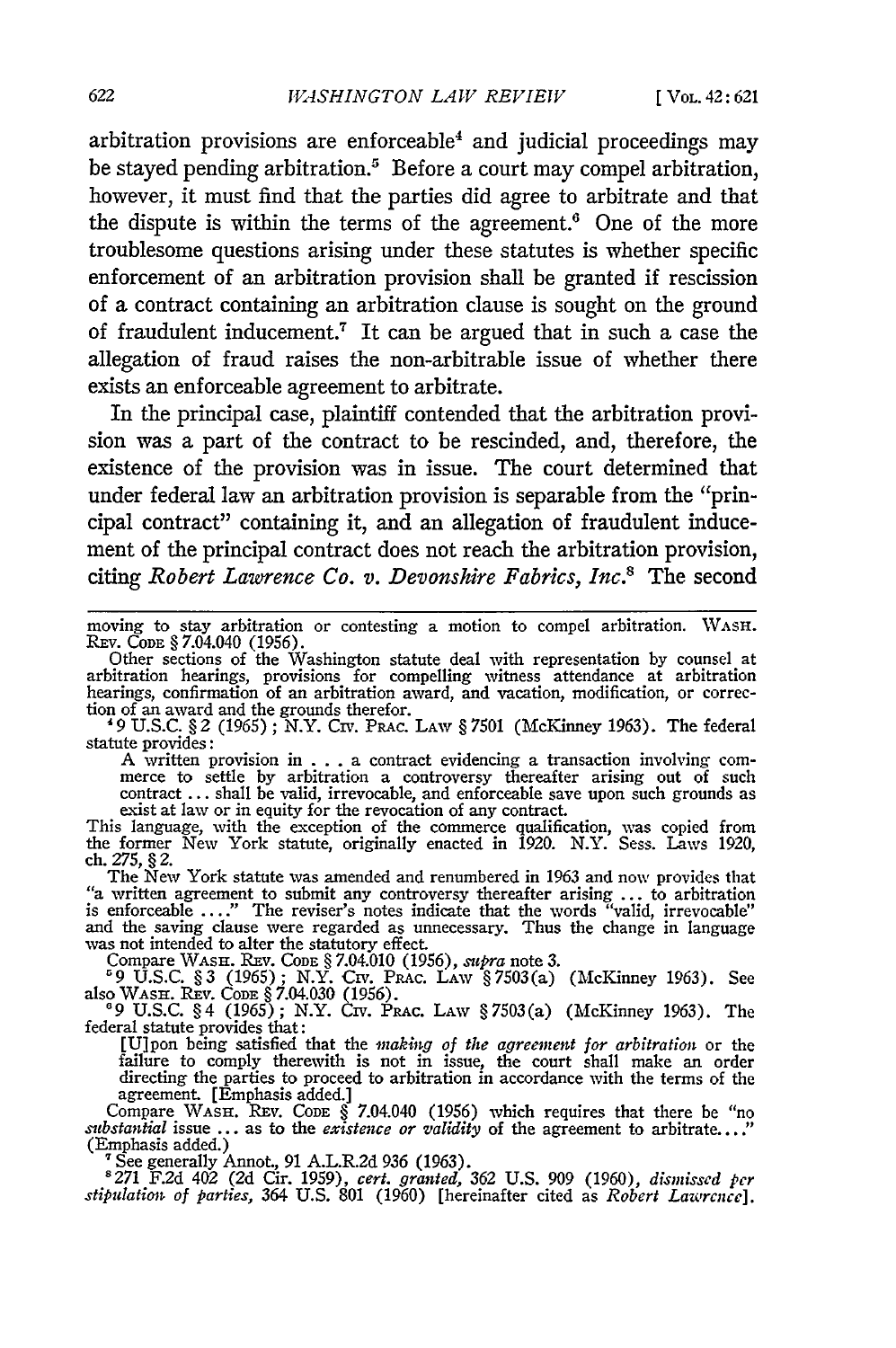circuit in *Robert Lawrence* had reasoned that policy considerations and the language of the federal statute<sup>9</sup> required a holding that an arbitration clause is separable.<sup>10</sup> The policy considerations deemed controlling were: **(1)** parties should be free to agree that fraudulent inducement should be arbitrated; (2) arbitrability should not depend on the words used in pleading a claim; <sup>1</sup>**(3)** courts should not encourage delay of arbitration; and (4) maximum effect should be given to the legislatively announced policy in favor of arbitration. Plaintiff in the principal case attempted to distinguish *Robert Lawrence* on the ground that claimant there sought damages, affirming the contract, whereas plaintiff in the principal case sought rescission, putting the contract's existence in issue. Without discussion, the court held that the relief sought had no bearing on the separability of an arbitration provision or the arbitrability of an issue of fraudulent inducement of the principal contract.<sup>12</sup>

<sup>0</sup>9 U.S.C. §2 (1965). See note 4 *supra*.<br>The court argued that the statute "envisages a distinction between the entire con-<br>tract on the one hand and the arbitration clause of the contract on the other" because the statute deals only with arbitration clauses and not with contracts as a whole. **<sup>271</sup>**F.2d at 409. This seems unlikely since the only purpose of the statute was to validate arbitration agreements. Standard Magnesium Corp. v. Fuchs, 251 F.2d 455<br>457 (10th Cir. 1957); S. Rep. No. 536, 68th Cong., 1st Sess. (1924). Arbitration<br>clauses were singled out because they need special statutory and other contract clauses do not need. They were not singled out with the purpose of making arbitration clauses separate from contracts.

**"** The doctrine of separability was qualified in El Hoss Eng'r & Transp. Co. v. American Independent Oil Co., 289 F.2d 346 (2d Cir.), *cert. denied,* 368 U.S. 837 (1961). The court held that where express conditions precedent to the existence of a contract are made applicable to the arbitration provision, an issue of satisfaction of the conditions is a question for the court. Although the court reasoned that the par- ties had manifested an intent to treat the arbitration clause as inseparable from the principal contract, the decision may also be explained on the ground that until the conditions are satisfied there is no arbitration agreement. Eastern Marine Corp. v. Fukaya Trading Co., 364 F.2d 80, 84 (5th Cir. 1966); the proposition that separability of an arbitration clause depends on the particular<br>facts of each case and is not a rule of law. See Note, 3 B.C. IND. & COM. L. REV<br>85, 88 (1961).<br>The basic doctrine of separability of arb

& Missile Facilities, Inc. v. Moseley, 306 F.2d 554, 558 (5th Cir. 1962), rev'd on<br>other grounds, 374 U.S. 167 (1963). *But see* Eastern Marine Corp. v. Fukaya Trading<br>Co., *supra* at 83 (dictum). The doctrine was approved

Oil Ref. Co., 280 F.2d 915 (1st Cir.), cert. denied, 364 U.S. 911 (1960).<br>
<sup>11</sup> Robert Lawrence, 271 F.2d at 410. Plaintiff and defendant entered into a contract whereby defendant promised to deliver goods to plaintiff by goods were delivered late. Plaintiff alleged that he would not have entered into the<br>contract had he known that defendant never intended to deliver the goods on the ap-<br>pointed date. The court found that it was difficult t plaintiff alleged fraudulent inducement, rather than breach, to avoid arbitration, especially when it is considered that he kept the goods and sought damages rather than rescission.<br>
<sup>12</sup> Consistency between the holding in the principal case and the opinion in

**1967]**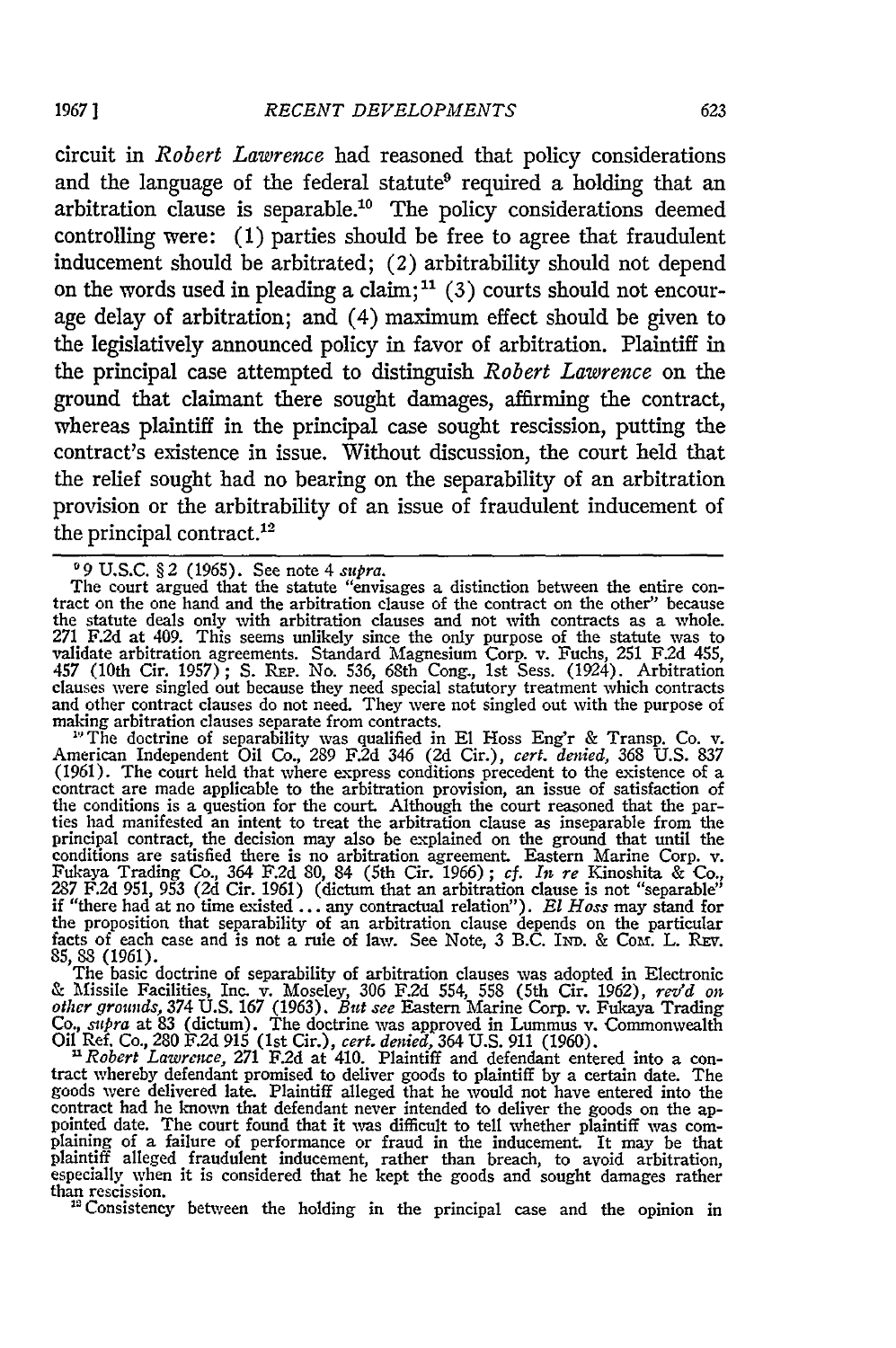The precise holding of the principal case was that a complainant must allege fraudulent inducement of the arbitration provision itself before he may avoid his promise to arbitrate on the ground of fraud. The court failed, however, to discuss adequately the substantive implications of its procedural holding. Assume that there is an allegation that the arbitration provision was itself fraudulently induced. The rule as announced in the principal case may mean that the allegation completely ousts the arbitrator of his jurisdiction, leaving the court as the proper body to determine all issues of fraudulent inducement, both as to the arbitration provision and as to the principal contract. Because this interpretation of the holding is inconsistent with the policy against having the outcome of litigation determined **by** pleadings,13 the policy favoring arbitration, and the statute limiting the court's jurisdiction to determining whether an arbitration agreement exists,<sup>14</sup> it appears incorrect. The court's judgment must, therefore, be limited to a determination of whether the arbitration provision was fraudulently induced.

Uncertainty remains as to what kinds of issues raised **by** allegations of fraudulent inducement of an arbitration provision a court will decide under the Second Circuit rule. **A** complainant might allege a fraud as to an arbitration provision which is separate from the fraud which allegedly induced the principal contract. Thus, it might be alleged that defendant represented to complainant that  $X$  would be an unbiased arbitrator, whereas, unknown to complainant,  $X$  is the defendant's brother. Clearly a court would decide the issues raised **by** such an allegation.<sup>15</sup>

Briar Pipe Co., 25 F. Supp. 80, 81 (E.D.N.Y. 1938), where the court stated: "only too frequently in the past have procedural rules been regarded as ends in themselves upon whose rigid altar has ultimate justice been sacrificed."<br>
<sup>14</sup>9 U.S.C. §4 (1965). See also WASH. REV. Cope §7.04.040 (1) (1956); N.Y.

Crv. PRAc. LAw § 7503(a) (McKinney 1963). **"** The following kinds of allegations might also be in this "separate fraud"

category:<br>
(1) Defendant represented to claimant that  $X$  was an expert on the textile indus-<br>
try, whereas, unknown to claimant,  $X$  is an attorney and knows nothing about the textile industry. (2) The arbitration clause was in extremely fine print and was hidden on the

(2) The arbitration clause was in extremely fine print and was hidden on the back of defendant's printed form among fifteen other clauses in similar fine print.

*Robert Lawrence* is demonstrated **by** this statement from *Robert Lazw'rcnce,* 271 F.2d at 411:

And we would suppose that generally where the arbitration provision of the contract is sufficiently broad to encompass the issue of fraud, the mutual promises<br>to arbitrate would form the *quid pro quo* of one another and constitute a sep-<br>arable and enforceable part of the agreement. We do not de ever, as it is not necessarily before us.<br>Victory v. Manning, 128 F.2d 415, 417 (3d Cir. 1942); Laverett v. Continental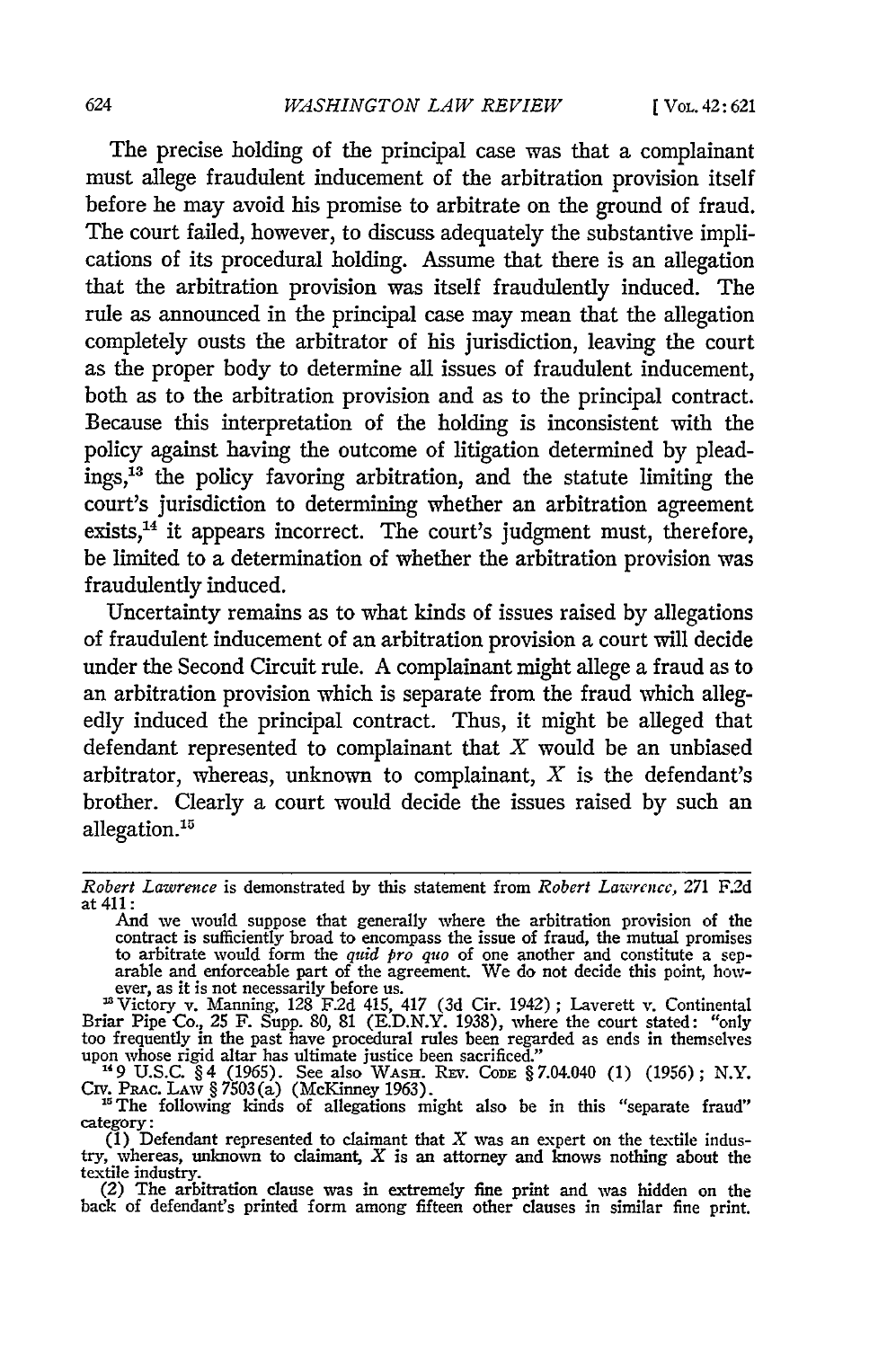A complainant might also allege that insertion of an arbitration provision was part of a larger fraudulent scheme. Such an overall scheme might include a plan whereby the wrongdoer intended to bind a party residing in one state to arbitration in a different state and deliberately to make unreasonable demands, hoping that extra expenses and inconvenience would induce the other party to yield to the wrongdoer's demands without resistance. It has been held that such an allegation would charge fraud as to the arbitration provision itself and that the court must pass on the issues raised before arbitration may be compelled.<sup>16</sup>

Probably the most common allegation would be that the same fraud inducing the principal contract also induced the arbitration provision. It might be argued that the complainant would never have entered into the contract had the defendant not made certain false representations.17 If a court entertained such an allegation and found no fraud, then an order to arbitrate the issue of fraud as to the principal contract would follow since the court's jurisdiction is limited to deciding whether an agreement to arbitrate exists. But the issues before the arbitrator would be the same as those previously decided by the court. Such a procedure would involve wasteful and time-consuming duplication of effort and would afford a complainant two "days in court" on the same issues. For these reasons a court should refuse to entertain an allegation that fraud induced the arbitration provision if the fraud alleged is not distinct from that claimed to have induced the principal contract.

Thus, the Second Circuit rule may be reduced to the following: an issue of fraudulent inducement of a contract containing an arbitration provision must be arbitrated, even if rescission is sought, unless (a) the arbitration provision was itself fraudulently induced by a "separate fraud" (a fraud running only to the arbitration provision) or  $(b)$  insertion of the arbitration provision was part of an overall scheme to defraud. This rule depends upon adoption by the Second Circuit of the doctrine that an arbitration provision is separable from the principal contract. If an arbitration provision is not separable and rescission

<sup>(3)</sup> Defendant, subcontractor, represented to claimant, materialman, that defen-dant's contract with P, general contractor, obligated defendant to insert arbitration clauses in defendant's contracts, whereas, unknown to claimant, defendant was under no such obligation. **"** Moseley v. Electronic **&** Missile Facilities, Inc., 374 **U.S. 167 (1963),** reversing

<sup>306</sup> F.2d 554 (5th Cir. 1962). For a detailed description of the alleged scheme, see<br>Brief for Petitioner, pp. 8-12. The court neither passed on nor discussed the merits<br>of the Second Circuit rule, which purportedly was app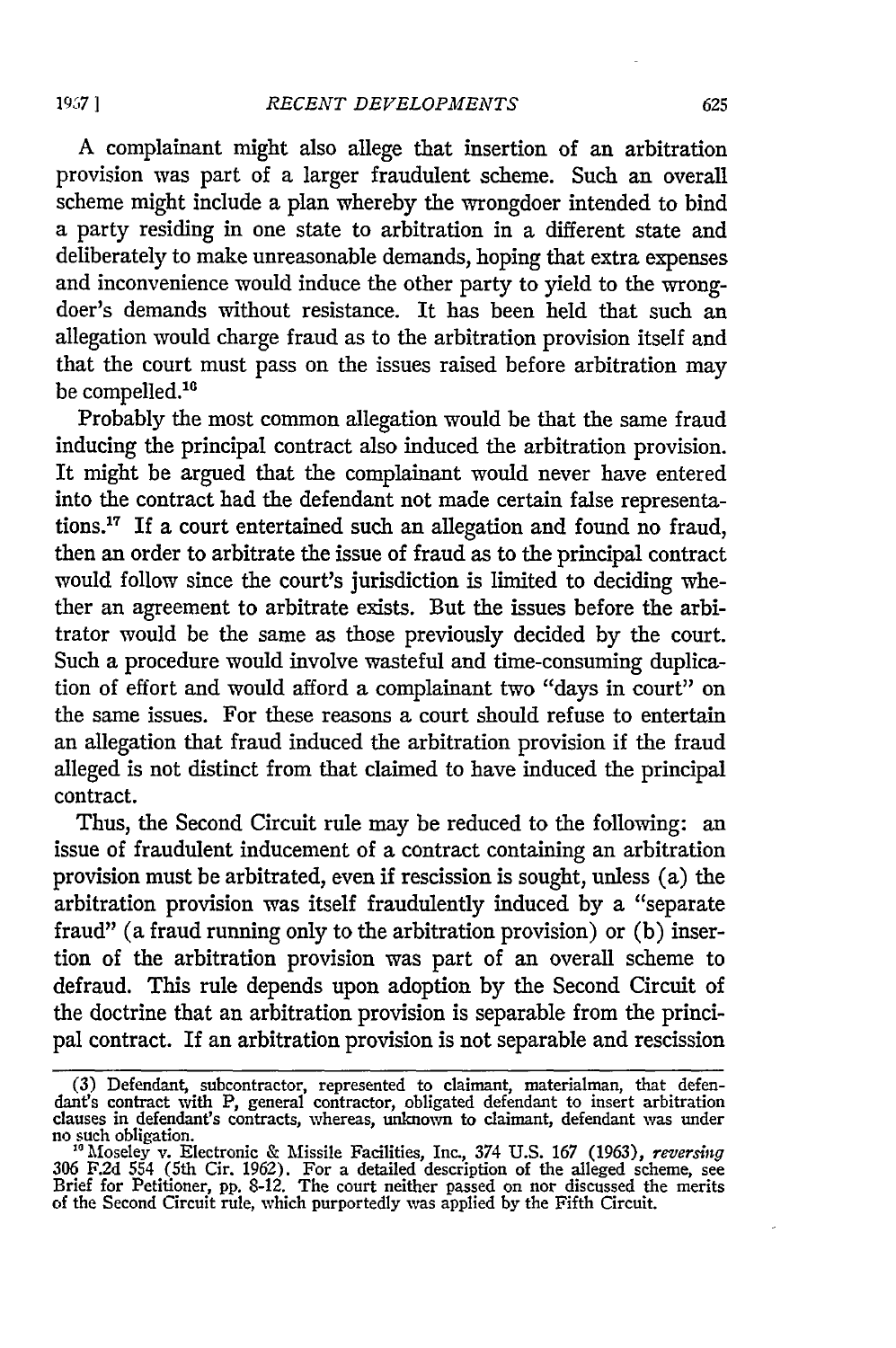is sought, then the existence of an agreement to arbitrate is in issue since an action for rescission reaches all parts of the contract.<sup>18</sup> If the existence of an agreement to arbitrate is in issue, then the making of an agreement to arbitrate is in issue<sup>19</sup> in which case a court may not compel arbitration.<sup>20</sup> Having established the Second Circuit rule, the next question is whether that rule is preferable to an alternative rule derived from a holding of non-separability.

Although the present state of its law is unclear,<sup>21</sup> New York is the only jurisdiction to formulate an alternative to the second circuit rule. New York courts have held that fraudulent inducement is a question for the court if plaintiff seeks rescission<sup>22</sup> but is arbitrable if damages

"Prima Paint Corp. v. Flood & Conklin Mfg. Co., 360 F.2d **315** (2d Cir.), cert. *granted,* 87 Sup. Ct. 202 (1966); *it re* Cheney Bros., 218 App. Div. 652, 219 N.Y. Supp. 96 (1st Dept., 1926), *rev'd on other grounds,* 245 N.Y. 375, 157 N.E. **272** (1927). Contra, Lipman v. Haeuser Shellac Co., 289 N.Y. 76, 43 N.E.2d 817, 819 (1942).<br><sup>29</sup> 9 U.S.C. §4 (1965). See also WASH. REv. Code §7.04.040(1) (1956); N.Y.

Crv. Prac. Law § 7503 (a) (McKinney 1963).<br><sup>21</sup> In re Cheney Bros., 218 App. Div. 652, 219 N.Y. Supp. 96 (1st Dept. 1926),<br>rev'd on other grounds, 245 N.Y. 375, 157 N.E. 272 (1927), held that if plaintiff seeks<br>rescission Corp. v. Maxwell Shapiro Woolen Co., 3 App. Div. 2d 899, 162 N.Y.S.2d 214 (1957) (plaintiff sought damages); Milton L. Ehrlich, Inc. v. Swiss Constr. Corp., 21 Misc. 2d 506, 197 N.Y.S.2d 668 (Sup. Ct. Spec. Term), modified on other grounds, 11 App. Div. 2d 644, 201 N.Y.S.2d 133 (1st Dept. 1960) (plaintiff attempted to rescind after participating in the selection of arbitrators); plaintiff made conditional offer to perform but subsequently sought rescission). It has also been held that *all* issues arising out of conduct subsequent to the making

of a contract are for the arbitrator although mutual rescission is alleged. Lipman v,<br>Haeuser Shellac Co., 289 N.Y. 76, 43 N.E.2d 817 (1942). And, in Exercycle Corp.<br>v. Maratta, 9 N.Y.2d 329, 174 N.E.2d 463, 464, 214 N.Y.S court broadly stating:

Once it be ascertained that the parties broadly agreed to arbitrate a dispute<br>"arising out of or in connection with" the agreement, it is for the arbitrators to<br>decide what the agreement means and to enforce it according t which they deem appropriate ....<br>Both *Lipman* and *Exercycle* contained dicta to the effect that arbitration would

not have been ordered had plaintiff sought rescission for fraud. That result is based on the premises that an arbitration provision is not separable from the contract and that an existing arbitration agreement is a condition precedent to the arbitrator's<br>jurisdiction. Finsilver, Still & Moss, Inc. v. Goldberg, Maas & Co., 253 N.Y. 382<br>171 N.E. 579, 581, 583 (1930). However, in *Lipman, subr* "[C]ontrary to the contention of appellant, the statute only requires the contract to have<br>been made and does not require that it shall continue to be in existence." Further-<br>more, both the *Lipman* and *Exercycle* holding

**<sup>17</sup>**In the principal case it was alleged that defendant's business, which plaintiff had contracted to purchase, was nearly bankrupt when the contract was executed and<br>defendant had not disclosed this fact to plaintiff. Plaintiff might never have entered<br>into the contract had he known of the business' fina would never have agreed to arbitrate. Arguably, therefore, the same fraud that induced the principal contract also induced the arbitration provision.<br><sup>18</sup> RESTATEMENT, CONTRACTS § 487 (1932).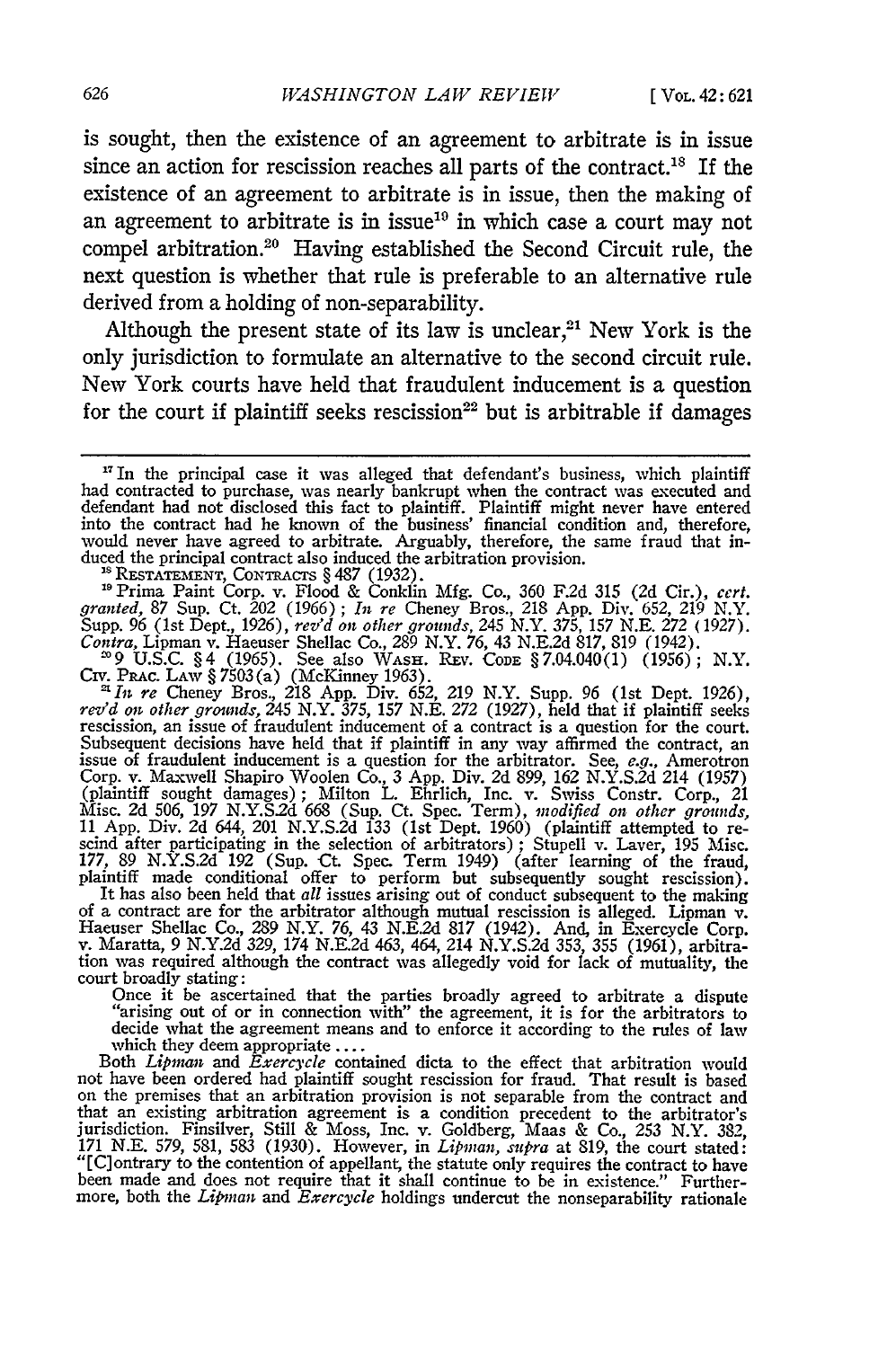are sought.<sup>23</sup> The courts reasoned from an unexplained determination that arbitration provisions are not separable from the underlying contracts.<sup>24</sup> From this premise it was concluded that if a plaintiff seeks rescission and fraud is proved, the arbitration provision will fall with the contract,<sup>25</sup> ousting the arbitrator of jurisdiction.<sup>26</sup> If a plaintiff

In the most recent case on the question it was held that an issue of fraudulent inducement is one for the arbitrator even if rescission is sought. *In re* Ampheno Corp., 49 Misc. 2d 46, 266 N.Y.S.2d 768 (Sup. Ct. Spec. Term 1965), *aff'd without opinion,* 267 N.Y.S.2d 477 (App. Div., 1966). *Cf.* Fabrex Corp. v. Winard Sales Co., 23 Misc. 2d 26, 200 N.Y.S.2d 278 (Sup. Ct. Spec. Term 1960) (arbitration ordered upon court's finding that the fraud alleged was fraud in performance not fraud in inducement). The *Amphenol* court may have been influe circumstance. It was the defrauded party who was attempting to enforce arbitration. *Cf.* Milton L. Ehrlich v. Swiss Constr. Co., *supra.* The only reason given for the decision in *Amphenol* was that the terms of the arbitration provision were sufficiently broad to include a dispute over fraudulent inducement.

**'E.g.,** Exercycle Corp. v. Maratta, **9 N.Y.2d 329,** 174 **N.E.2d** 463, 214 **N.Y.S.2d 353 (1961)** (dictum); Wrap-Vertiser Corp. v. Plotnick, 3 N.Y.2d **17,** 143 **N.E.2d** 366, **163 N.Y.S.2d 639 (1957) ;** *In re* Cheney Bros., 218 **App.** Div. **652, 219** N.Y. Supp. 96 **(1926),** *rev'd on other grounds,* 245 N.Y. **375, 157 N.E. 272 (1927).**

<sup>26</sup> See, *c.g.*, Wrap-Vertiser Corp. v. Plotnick, *supra* note 22; Amerotron Corp.<br>v. Maxwell Shapiro Woolen Co., 3 App. Div. 2d 899, 162 N.Y.S.2d 214 (1st Dept.<br>1957).<br><sup>24</sup> "If the contract was voided by fraud the arbit

*grounds, 245* N.Y. **375, 157 N.E.** *272* **(1927):** Finsilver, Still & Moss, Inc. v. Goldberg, Maas & Co., 253 N.Y. 382, 171 N.E. 579, 583 (1930); cf. In re Kramer & Uchitelle, Inc., 288 N.Y. 467, 43 N.E.2d 493, 496 (1942).<br>
One court, without discussing separability, argued that fraud, duress and usury (label

issues of consideration, mutuality, and assent (labelled as issues of "common law<br>invalidity") are arbitrable. Durst v. Abrash, 22 App. Div. 2d 39, 253 N.Y.S.2d 351<br>(1964), aff'd without opinion, 17 N.Y. 2d 445, 213 N.E.2d (1965). The court reasoned that the judiciary should not lose control over questions of "public policy." The chief difficulty with this rationale is that, faced with *any* allegation, a court has jurisdiction only to consider whether there is an agreement to arbitrate and whether the dispute is within the Prac. Law § 7503(a) (McKinney 1963). Moreover, the statute does not indicate that<br>the courts were intended to retain jurisdiction over questions of "public policy,"<br>even when reviewing arbitrators' decisions. N.Y. Crv. Pra Kinney 1963). See also 9 U.S.C. §§ 9-11 (1965); WASH. REv. Cope §§ 7.04.150-.170<br>(1956). Furthermore, once a clearly defined public policy has been established, its application by an arbitrator should present no new difficulties and create no greater problems than those found in issues of lack of consideration or mutuality.<br>  $\cong$  See, *e.g., In re* Cheney Bros., *supra* note 24; *In re* Grossman, 203 N.Y.S.2d 393

396 (Sup. Ct. Spec. Term 1959). - See, *e.g., In re* Grossman, *supra* note 25; Royal Hair Pin Corp. v. Rieser Co., 15 App. Div. **2d** 539, 222 N.Y.S.2d 719 (2d Dept. 1961).

despite its prior approval in *In re* Kramer & Uchitelle, Inc., 288 N.Y. 467, 43 N.E.2d 493, 496 (1942). If a contract is rescinded, or is void, and the arbitration provision is not separable, then under contract law there is no enforceable agreement to arbitrate. 6A CORBIN, CONTRACTS § 1444A, at 465 (1962); RESTATEMENT, CONTRACTS §§ 406, 122, comment *b* (1932) ; *cf.* Sanchez v. Crandon Wholesale Drug Co., 173 So. 2d 687 (Fla. 1965). Therefore, a holding that arbitration is required under such circumstances necessarily implies that the agreement to arbitrate is not part of the rescinded or void contract. See Exercycle Corp. v. Maratta, 9 N.Y.2d 329, 174 N.E.2d 463, 468, 469, 214 N.Y.S.2d 353, 360, 361 (1961) (concurring opinion of Froessel, J.; dissenting opinion of Dye, J.); 75 HARy. L. REv. 835 (1962); 110 U. PA. L. REv. 113 (1961).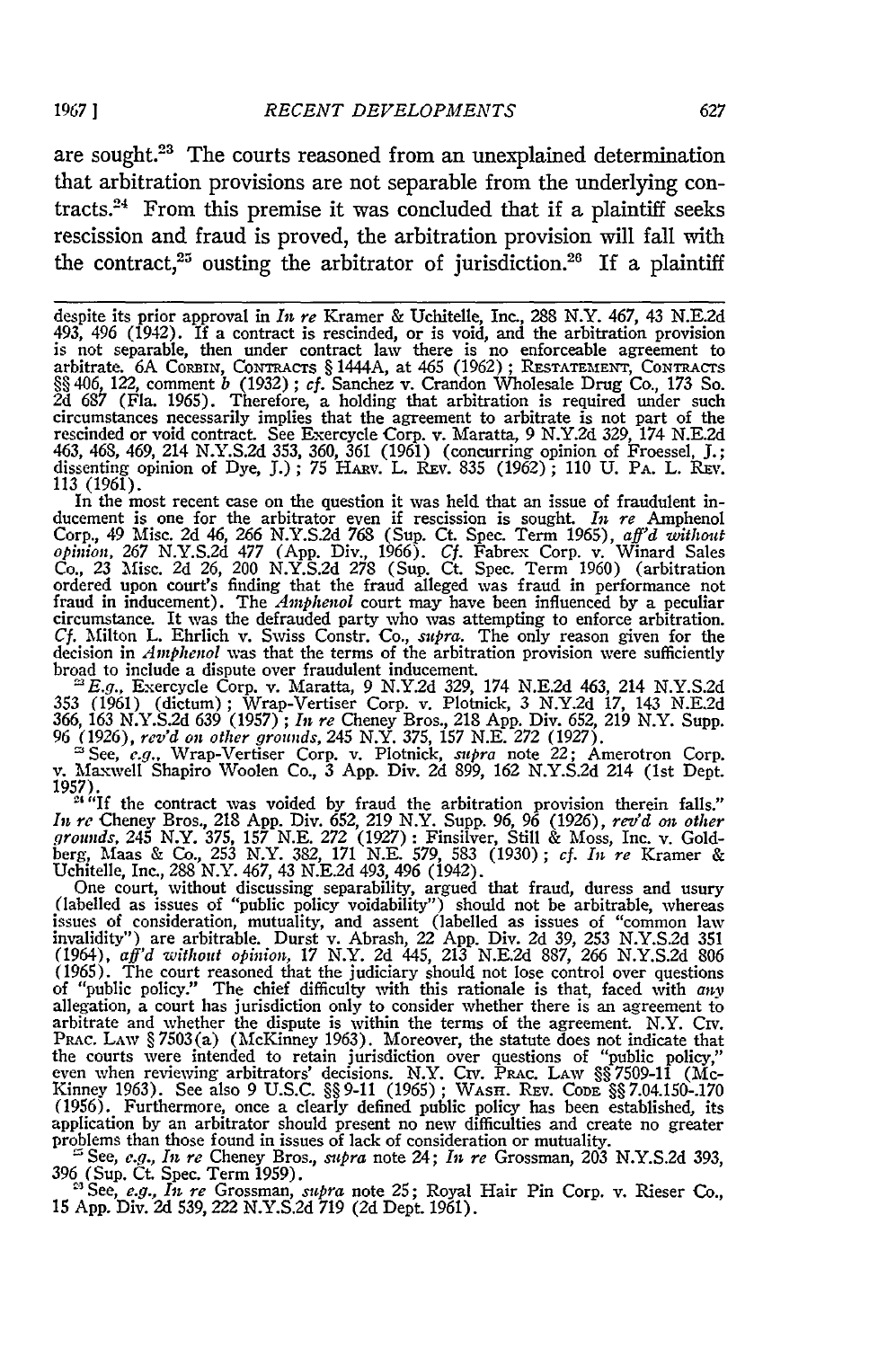seeks damages, however, he necessarily affirms the contract, $27$  including the arbitration provision, and no dispute exists over the validity of the agreement to arbitrate.<sup>28</sup> This reasoning was expressly rejected in the principal case and appears questionable even in New York.<sup>21</sup>

Two arguments are advanced in support of New York's holding of non-separability.30 First, it is contended that because businessmen bargain primarily over price, quality, and quantity (all noncommercial terms usually incorporated in a printed form), the other terms, including arbitration provisions, are not intended to be binding if the com-

Compare McElwee-Courbis Constr. Co. v. Rife, 133 F. Supp. 790, 793 (M.D.Pa. 1955), compelling arbitration on the grounds that the affidavits were insufficient to establish fraudulent inducement. The court decided that one tion merely by "glibly" charging fraud but reserved the right to grant the allegedly defrauded party appropriate relief if the hearings before the arbitrator established fraud. This is a rather strange combination of the second circuit and New York rules. The result is to allow an arbitrator to take evidence of fraud without giving him jurisdiction to decide the fraud issue. The court would apparently decide the issue after the arbitration hearings were completed. It was not clear from the court's opinion whether a trial de novo would be granted. If not, the procedure is<br>unsatisfactory because crucial fact determinations may turn on the credibility of the<br>witnesses. If a trial de novo is granted the procedur delay and duplication of effort.<br>
<sup>29</sup> See note 21 *supra*.<br>
<sup>20</sup> Neither of these arguments have received the approval of the New York judici-

as See note 21 supra.<br>
<sup>as</sup> See note 21 supra.<br>
<sup>as</sup> Neither of these arguments have received the approval of the New York judiciary. The New York courts have never adequately explained the reasons for their determination

One possible explanation can be found in an analysis of the New York statute as<br>it was first enacted. N.Y. Sess. Laws 1920, ch. 275, § 2 provided:<br>A *provision* in a written *contract* to settle by arbitration ..., or a *s* 

irrevocable, save upon such grounds as exist at law or in equity for the revoca- tion of any *contract.* [Emphasis added.] And N.Y. Sess. Laws 1920, ch. 275, § 3 provided:

[U]pon being satisfied that the making of the *contract* or *submission* ... is not in issue, the court ... shall make an order directing the parties to proceed to arbitration in accordance with the terms of the *contract* or *submission*. [Emphasis added.]<br>Thus, it may be argued that the "contract" referred to in § 3 is the same "contract"

Thus, it may be argued that the "contract" referred to in  $\S 3$  is the same "contract" referred to in  $\S 2$ . For this reason, a court is required to determine the existence of the entire contract.

While this construction could explain the earlier New York determinations of nonseparability, it can no longer be made because the 1963 amendment eliminates any distinction between arbitration provisions and contracts. N.Y 7501 (McKinney 1963) provides: "A written agreement to submit any controversy thereafter arising or any existing controversy to arbitration is enforceable **...** .

An argument similar to the one made above may be made with respect to the Washington statute. **WASH.** REv. **CODE** § 7.04.010 (1956) provides:

See, e.g., Amerotron Corp. v. Maxvell Shapiro Woolen Co., 3 App. Div. 2d 899, 162 N.Y.S.2d 214 (1st Dept. 1957) ; **RESTATEMENT,** CONTRACTS § 484 and illustration 5 (1932).<br><sup>28</sup> The New York rule has been followed by Kentucky River Mills v. Jackson,

<sup>206</sup> F.2d 111 (6th Cir.), *cert. denied,* 346 U.S. 887 (1953), and Murphey v. Morris, 12 N.J. Super. 544, 80 A2d *128* (1951). It was approved in Reynolds Jamaica Mines, Ltd. v. La Societe Navale Caennaise, 239 F2d 689 (4th Cir. 1956), and Kulukundis Shipping Co. v. Amtorg Trading Corp., **126** F.2d 978, 986 (2d Cir. 1942) (overruled by *Robert Lawrence).*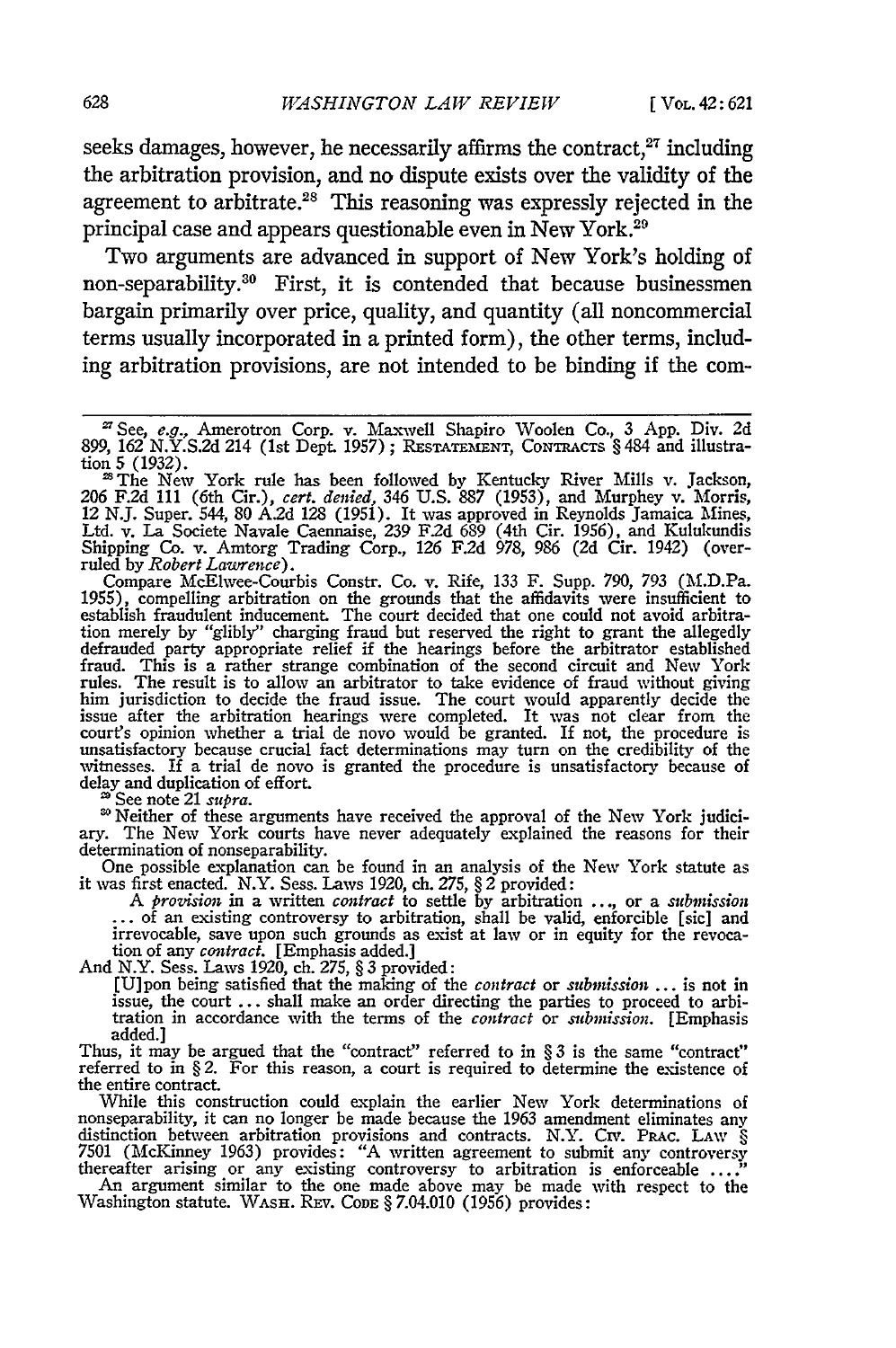mercial bargain is not.<sup>31</sup> But to say that bargaining relates primarily to other terms is an admission that businessmen have no actual intent as to the separability of an arbitration provision. The "intent" ascribed to them is a fiction based on conjecture as to what they would have intended had they thought about the question. Second, it is contended that if fraud permeates a contract to the extent that the injured party would not have entered it had he known of the fraud, then there is no intention to be bound by any part of that contract. Thus, enforcement of the arbitration clause would require an unwarranted assumption that there would have been a contract even if the injured party had known of the fraud.32 However, regardless of the injured party's knowledge of the fraud, his original *actual* intent was to enter into a contract *and* to arbitrate disputes concerning the contractual relationship, which would include a claim of right to rescind. It does not seem unfair nor unsound to compel arbitration when there is such an actual intent.

The Second Circuit has contended,<sup>33</sup> and some commentators agree,<sup>34</sup> that fraudulent inducement should be arbitrated because public policy favors arbitration due to its speed, economy, and ability to relieve court congestion and the general expertise of the arbitrators.<sup>35</sup> This public

Figure 3. Second 1. The second of the second state in the second state of the second state. The court is satisfied ... that no substantial issue exists as to the existence or validity of the *agreement* to arbitrate ... th

The argument which leads to nonseparability is that *agreenent* to arbitrate in §7.04.040(1) means *agreement* to submit and *agreement* containing an arbitration provision. Thus, if the existence of an *agreement* containing an arbitration clause is

in issue, arbitration may not be ordered.<br>Section 7.04.040(1), however, refers to an *agreement to arbitrate*, a more narrow<br>term than *agreement* as expressed in §7.04.010. For this reason it could be argued<br>that §7.04.0

"provision" and not the entire agreement mentioned in § 7.04.010.<br>
<sup>21</sup> See 46 VA, L. REV. 340, 343 (1960); cf. Comment, *The Arbitrable Issue: The Problem of Fraud,* 28 Forpparm L. REv. 802, 807 (1960).<br>
<sup>22</sup> See Comment

<sup>22</sup> *Robert Lawrence, 271 F.2d at 410. energy in the Collision Separability Doctrine" in American and Foreign Arbitration,* 

**<sup>17</sup>**N.Y.U.L. REv. 609 (1940) ; Parsell, *Arbitration of Fraud in the Inducement of a Contract,* 12 **CORNELL L.Q.** 351 (1927) ; Comment, *Fraudulent Inducement as a Defense to the Enforcement of Arbitration Contracts, 36 YALE L.J. 866 (1927)*<br>fense to the Enforcement of Arbitration Contracts, 36 YALE L.J. 866 (1927)

**19671**

Two or more parties may *agree* in writing to submit to arbitration ... any controversy ... existing between them at the time of the *agreement* to submit, or they may include in a written *agreement* a *provision* to sett *agreement.* Such *agreement* shall be valid, enforceable and irrevocable save upon such grounds as exist in law or equity for the revocation of any *agreement.* [Emphasis added.]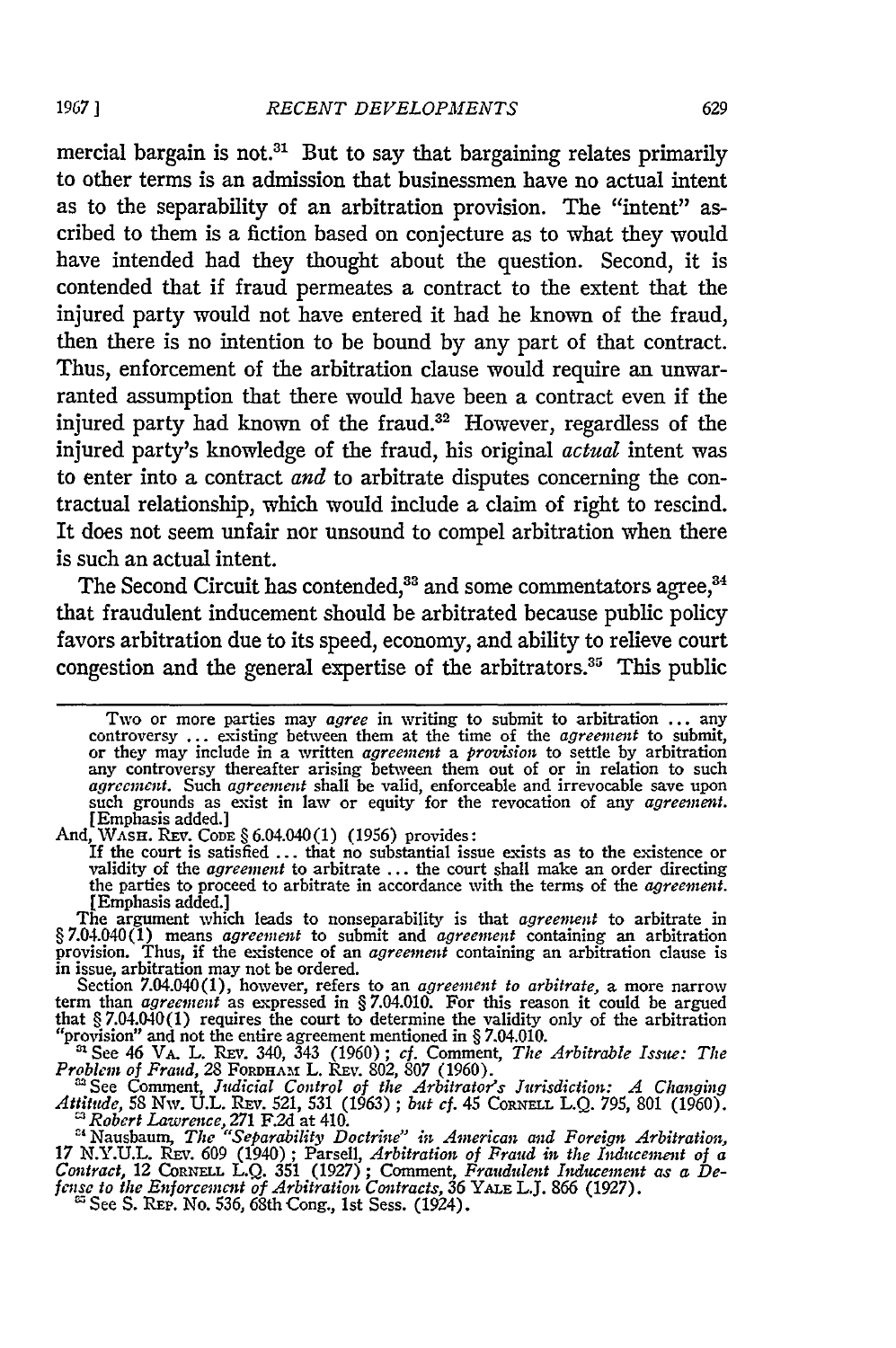policy is then taken to justify a rule of separability. It is also suggested that a person who has agreed to arbitrate should not be allowed to complain when the arbitration process is invoked by the other party.<sup>36</sup> However, to say that arbitration is valuable, or that arbitration agreements should be enforced, leaves unanswered the underlying issue of what circumstances justify rescission of an arbitration agreement. This issue must be resolved before a choice between separability or nonseparability becomes necessary. Separability is only a means to an end and need not be considered until the desired end has been determined.

The basic question is whether a complainant should be allowed to avoid his promise to arbitrate because of the same circumstances which allow him to avoid his substantive or "principal" promises. If this question is answered in the affirmative, then a court will hold the arbitration provision not separable, find that there is an issue as to the making of an agreement to arbitrate, if rescission is sought, on that ground refuse to compel arbitration, and proceed to decide the issue of fraud as to the whole contract. If the question is answered in the negative, then a court will hold the arbitration provision separable and proceed in a manner opposite from that outlined above. One commentator, $37$  answering the question in the affirmative, contends that though there may be more than one promise, there was only one bargaining transaction and an assent to all the terms involved only one mental calculation; therefore, any fraud inducing this assent is a fraud as to all the terms, including arbitration clauses. However, other considerations are relevant. First, from the promisor's point of view, a promise to arbitrate involves considerations different from those attendant on promises made in the principal contract. Whether a person will promise to arbitrate will depend on his attitude toward the desirability of arbitration as a dispute resolution technique, whereas a promise to buy, sell, manage, or whatever, will typically depend on considerations of personal gain. Fraud inducing a person to promise to buy in no way misleads the defrauded party as to the desirability of arbitration, and, therefore, enforcing an arbitration clause would not contradict his intent even if avoidance of the promise to buy is sought. Second, a rule that an arbitration clause may be avoided on the ground of fraud only if the clause was itself fraudulently induced

<sup>&</sup>lt;sup>26</sup> See Comment, *The Arbitrable Issue: The Problem of Fraud*, 28 FORDHAM L. REv. 802, **808** (1960). **'** 6A Co1BiN, **CoNmAcTs** § **1444,** at **449 (1962).**